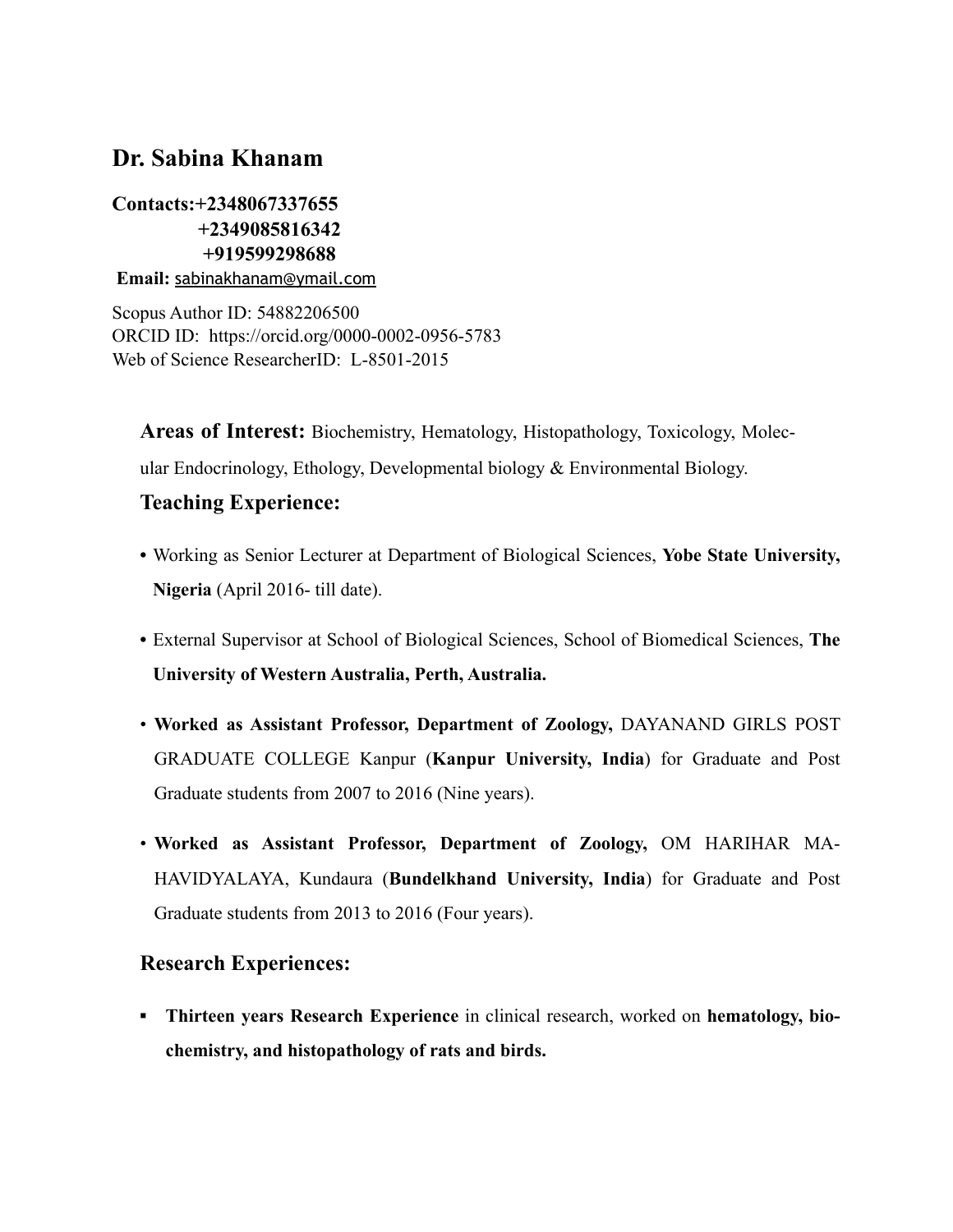- **<u>■ Three months Project Training in Central Drug Research Institute (CDRI), Luc-</u> know.**
- **▪** Experience of **animal handling, dosing and maintenance.**
- Experience of handling several instruments like **microtome, histopathology centre, biochemical analyzer, hematology analyzer (MS9), centrifuge and binocular microscope.**
- Participated in two months course on '**Molecular basis of Nutrition-Related Diseases'** from February to April 2015 from **Iversity University, Germany.**
- Participated in five days course on **"Advanced Digital Appreciation Programme for Tertiary Institutions"** from April 01-05 2019 Organised by Digital Bridge Institute, at Yobe State University, Nigeria.
- Participated in one day training programme on **"Writing Grant Winning Research Proposal"** Organised by Centre for Research, Innovation and Linkages, Yobe State University, Nigeria.

## **Research Projects Works:**

- Worked with the project titled **"Safety Assessment of Zinc and Carbaryl on Broiler Chicks" in Central Drug Research Institute (CDRI) Lucknow.**
- Worked with the project titled **"Impact of Commonly used fertilizers diammonium phosphate and calcium nitrate on Albino rats".**
- Assisted UGC funded major project titled **"Repurcussions of Flavour Enhancer Mono Sodium Glutamate (MSG) on the Physiology of Albino Rat".**

# **Academic Qualifications:**

# **Ph.D. (Zoology)**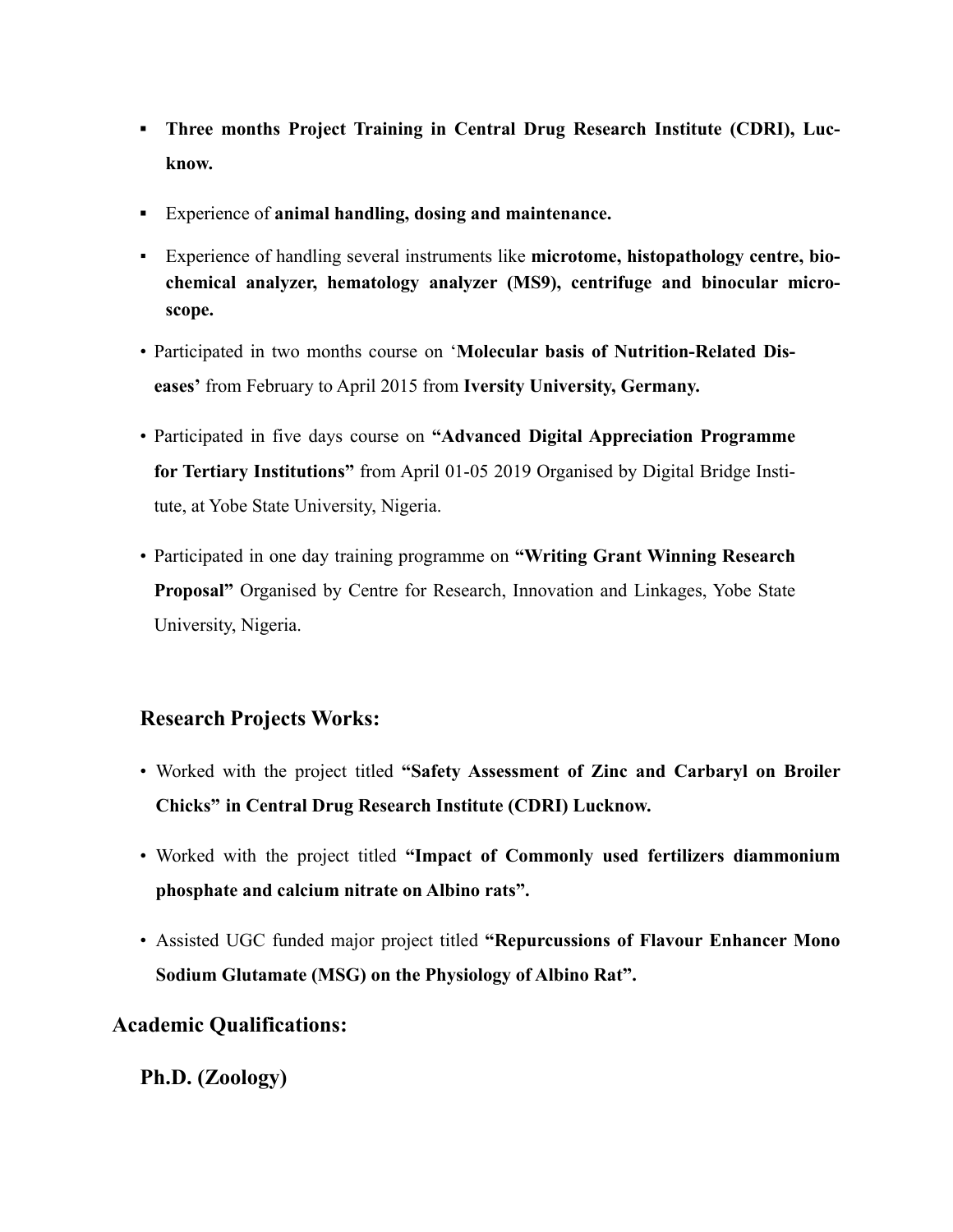University : C.S.J.M. Kanpur University Year of Submission : 2010

Year of Award : 2012

# **M.Sc. (Zoology) (Specialisation- Endocrinology)**

College : DAYANAND GIRLS POST GRADUATE COLLEGE Kanpur Percentage : 77% (Gold Medalist) Year of Passing : 2007

# **B.Sc. (Chemistry & Zoology)**

| College                  | : CHRIST CHURCH POST GRADUATE COLLEGE Kanpur |  |  |
|--------------------------|----------------------------------------------|--|--|
| Percentage               | : $60\%$                                     |  |  |
| Year of Passing $: 2005$ |                                              |  |  |
| Intermediate             |                                              |  |  |
| School                   | : M.G.GIRLS INTER COLLEGE Kanpur             |  |  |

| <u>.</u> |              |
|----------|--------------|
| Board    | : U.P. Board |

| Percentage | : $55\%$ |
|------------|----------|

Year of Passing : 2001

## **High School**

| School<br>: M.G.GIRLS INTER COLLEGE Kanpur |  |
|--------------------------------------------|--|
|--------------------------------------------|--|

Board : U.P. Board

Percentage : 54%

Year of Passing : 1999

# **Technical Qualifications:**

- Three months Project Traning in Central Drug Research Institute (CDRI), Lucknow.
- Attend three days National Workshop on **"Bioinformatics: Tools in Sequencing and Drug Targeting".** Organised by National Bioinformatics Infrastructure Facility Centre of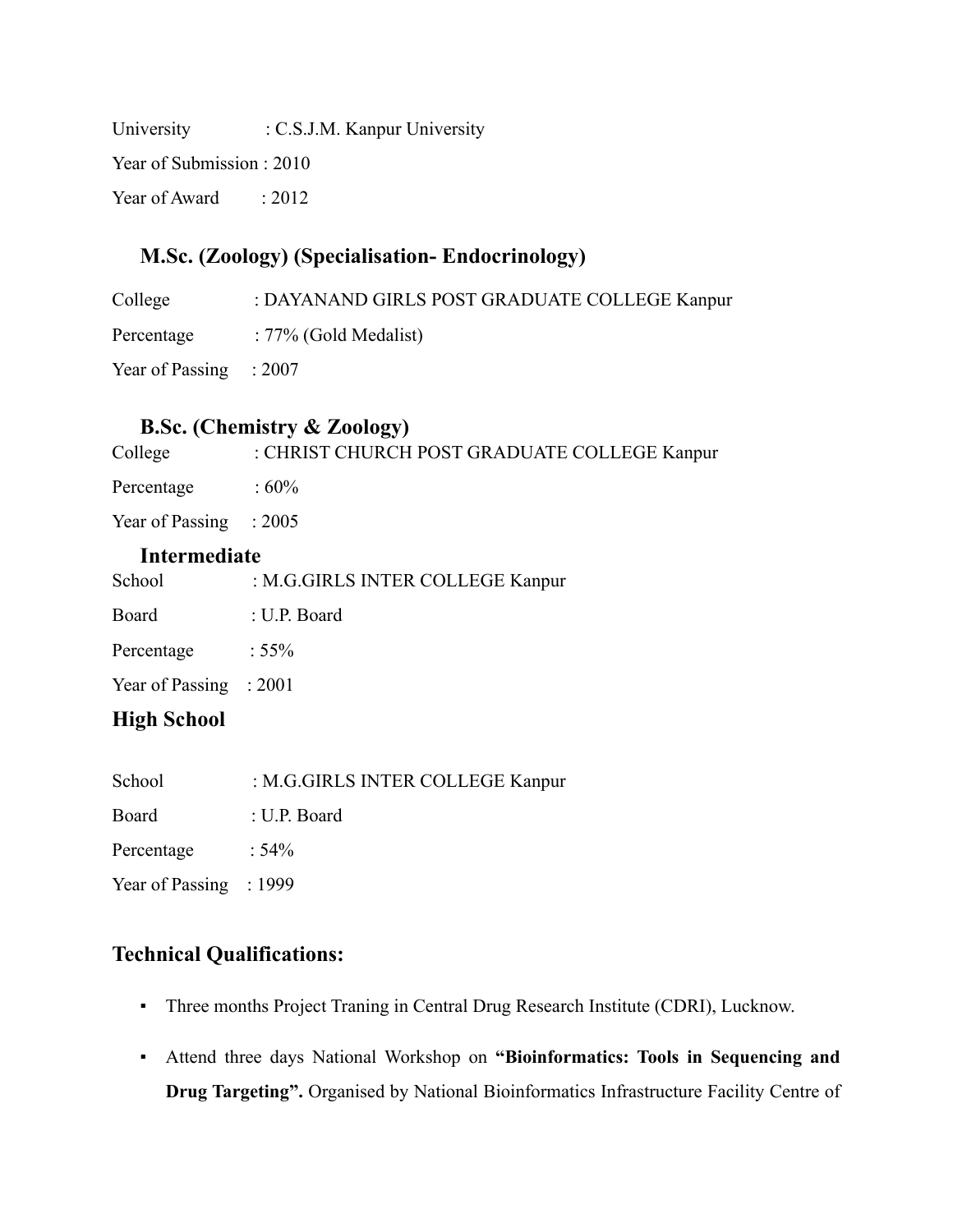D.B.T. Ministry of Science and Technology, Govt. of India. Deptt. Of Zoology D.G.P.G. College, Kanpur.

- Attend three days National Workshop on **"Expanding Horizons and Changing Dynamics in Biotechnological Research" and hands-on "Polymerase Chain Reaction (PCR) and its Application".** Organised by Deptt. Of Biotechnology, D.G.P.G. College, Kanpur and MRD LifeSciences, Lucknow.
- Attend one day National Workshop on "Environmental Degradation: Anthropogenic Problems and Their Prospects". Organised by Faculty of Science, Harsahai P.G. College, Kanpur.

### **Membership:**

- **•** Reviewer in "Journal of Veterinary Diagnostic Investigation", **SAGE Journals**.
- **•** Reviewer in "Science Progress", **SAGE Journals**, UK.
- **•** Reviewer in "International journal of Pharma and Biosciences", **Elsevier.**
- **• Executive Editor** in "Multilogic in Science", India.
- **•** Editorial Board Member in " American Journal of Biomedical Science and Research", USA
- Editorial Board Member in " Advances in Clinical Toxicology", Michigan, USA
- Editorial Board Member in " International Medicine", Turkey
- Reviewer in "International Medicine", Turkey
- **•** Reviewer in "Edorium Journal of Toxicology", USA
- Editorial Board Member of "Edorium Journal of Toxicology", USA
- Editorial Board Member of "EC Diabetes and Metabolic Research", UK
- Editorial Board Member of "CPQ Medicine", Toronto, Canada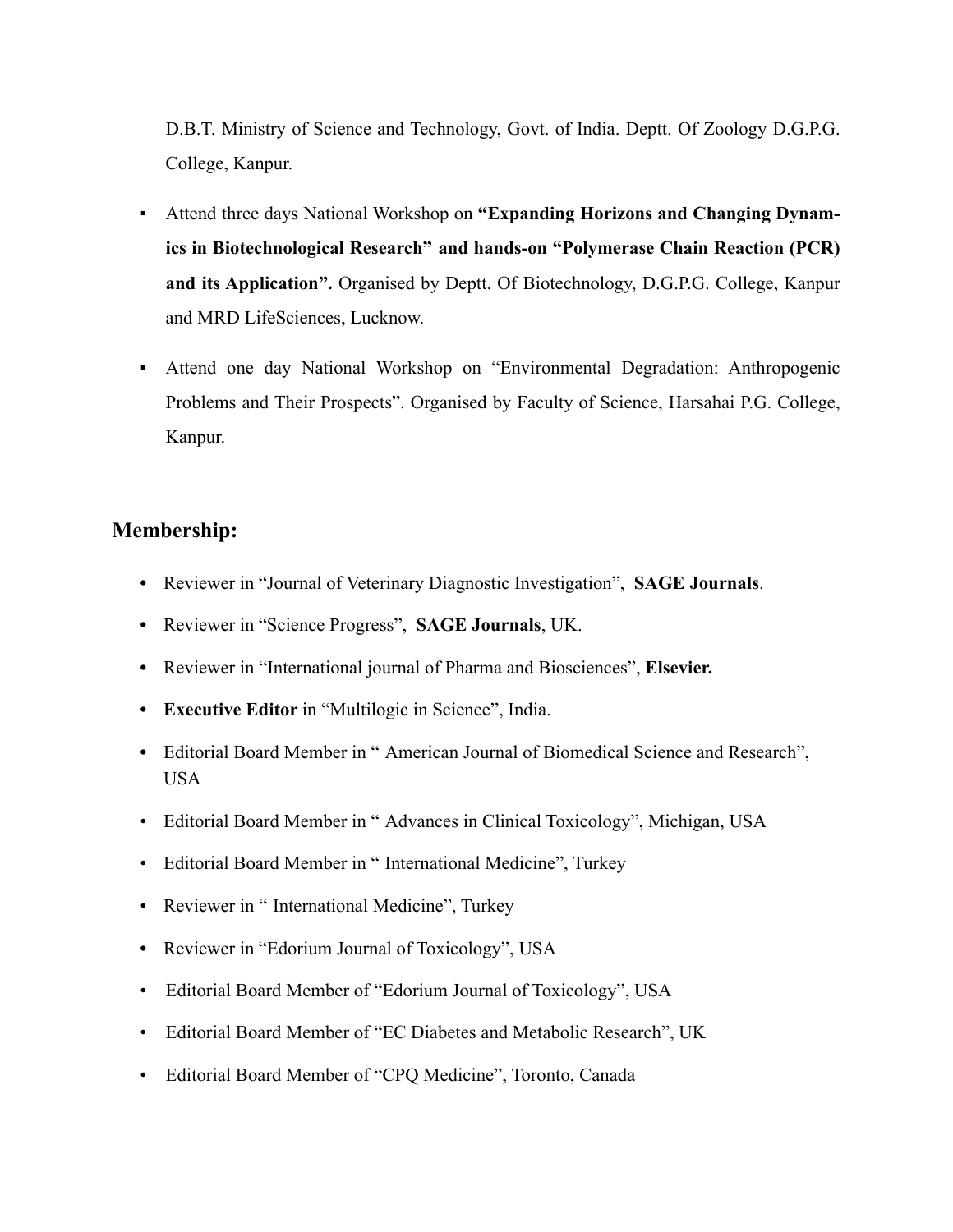- Editorial Board Member of "CPQ Nutrition", Toronto, Canada
- Editorial Board Member of " International Invention of Scientific Journal", India
- **•** Reviewer in "Archieves of Pharmacy and Pharmacology Research", USA
- Editorial Board Member of "Advance Research on Endocrinology and Metabolism", Sci-Tech Central Inc.,USA
- Editorial Board Member of "European Journal of Clinical and Biomedical Sciences", USA
- Editorial Board Member of "GSR Journals of Hematology", USA
- Reviewer in "American Research Journal Of Biosciences", Chicago
- Editorial Board Member of "International Journal of Agriculture and Environmental Research", India
- Associate Editor in "Scholars Academic Journal of Biosciences" Assam, India
- Member of "International Society of Intraoperative Radiation Therapy", Germany
- Member of "International Society for Environmental Information Sciences", Canada.
- Reviewer in "International Journal of Pharmaceutics and Pharmacology", India
- Editorial Board Member of "International Journal of Medical Sciences and Pharmaceutical Research", India
- Honorary Editorial Board Member of "Scientia Research Library", India
- Editorial Board Member of "International Journal of Pharmaceutics and Pharmacology", India
- Editorial Board Member of "Scholars Academic Journal of Biosciences", India
- Editorial Board Member of "International Journal of Research in Pharmacy and Biosciences", India
- Editorial Board Member of "International Journal of Arts and Science Research", India
- Member of "Scholars Academic and Scientific Society" Assam, India.
- Life Member of Indian Science Congress Association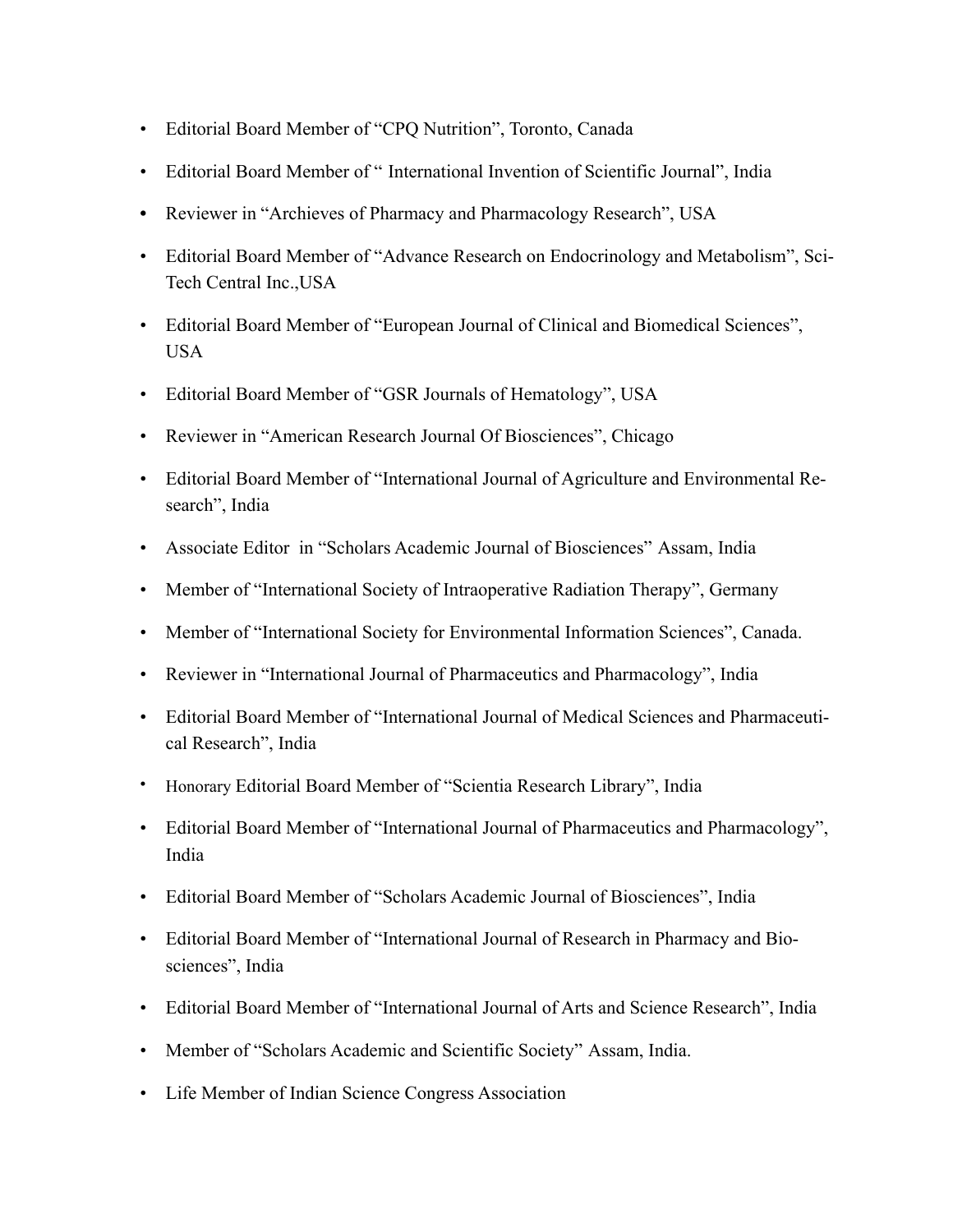- Life Member of SciRange publications, USA.
- Life Member of "Advances in Life Sciences "an International Scientific Research Journal
- Life Member of "Trends In Biosciences" an International Scientific Research Journal

## **Publications:**

Papers: Published - 36 Accepted  $-01$  Communicated - 02 **Editorial: 01 Books: 01 Articles Published in Book:** 02 **Abstracts:** 14

**Presentations:** Paper- 02

Poster- 05

## **Certificate and Award:**

- **• Awarded certificate of Honour, D.G.P.G.College, Kanpur for securing highest marks in M.Sc. in C.S.J.M. Kanpur University in 2007.**
- **• Certificate of Excellence by Biological Sciences Students Association of Nigeria (BIOSSAN)**

## **Skill Sets:**

#### **I have a basic knowledge of computers**

| Operating system   | : Windows 98, Windows 2007, 2010 etc. |
|--------------------|---------------------------------------|
| Operating software | : Ms word, Ms Excel, Ms powerpoint.   |

## **DECLARATION**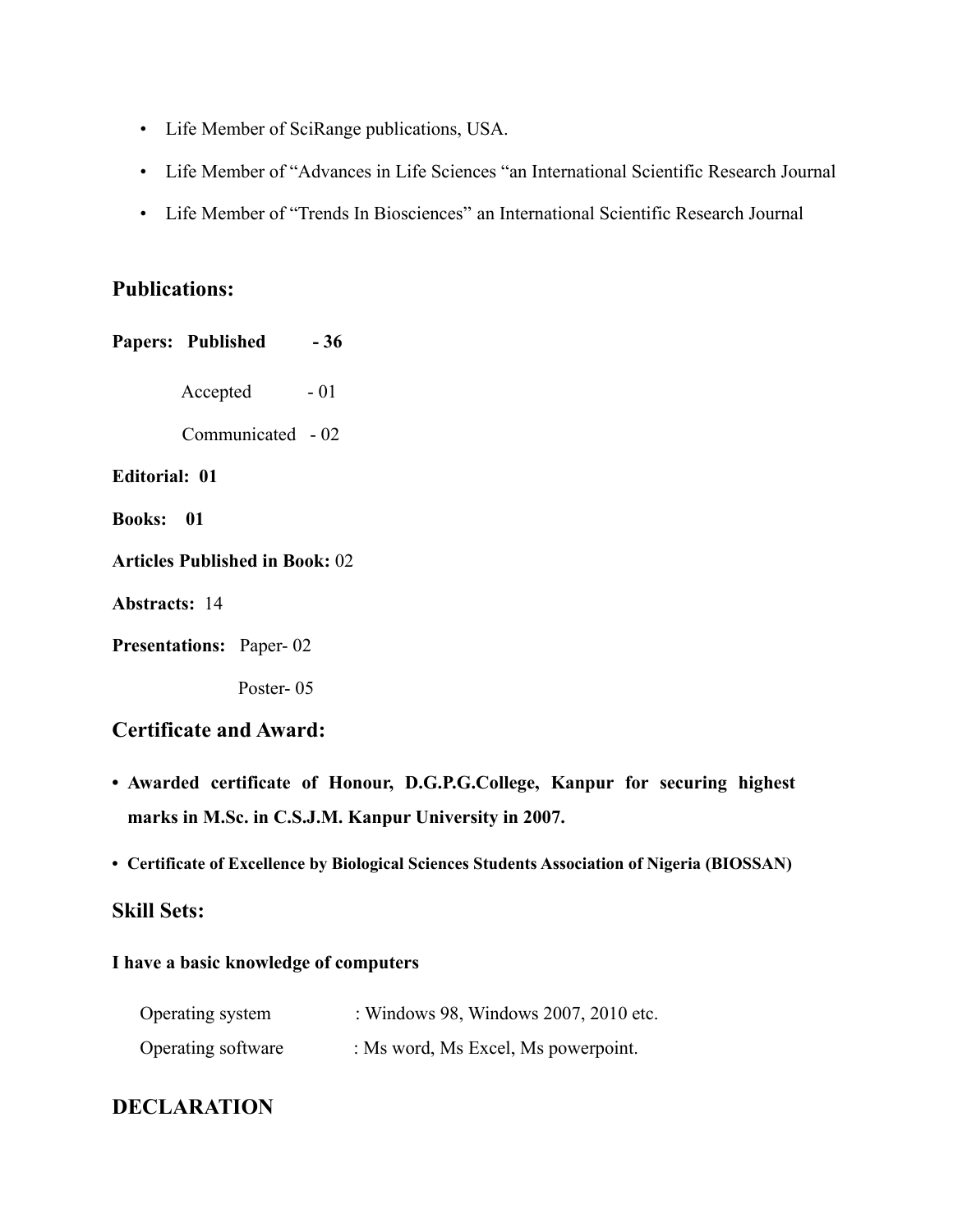I hereby declare that all above details are true to the best of my knowledge.

Place:

Date :

### (Dr. SABINA KHANAM)

## **PUBLICATIONS:**

- **1. Sabina Khanam (2020).** " Toxicological effect of zinc on Liver of Broiler Chicks". Egyptian Liver Journal, 10, 21.**<https://doi.org/10.1186/s43066-020-00028-w>** ISSN: 2090-6226. **Indexed in SpringerNature, SpringerOpen, Scopus, SCImago, EBSCO.**
- **2. Sabina Khanam (2019).** " Behavioural Changes in Broiler Chicks Exposed to Carbaryl". American Journal of Biomedical Science and Research, Vol-3(3), pp. 209-212, ISSN: 2642-1747. USA. **Indexed in Publons, Worldcat.**
- 3. **Sabina Khanam (2019), "**Prevalence of HIV Infection Among Pregnant Women Attending Ajiko Medical Clinic, Damaturu, Nigeria", Journal of Clinical Research in HIV AIDS and Prevention, Vol-3 Issue 4, pp. 7-9, ISSN: 2324-7339, USA.
- **4. Sabina Khanam (2019), "**A comparative study of some chemical components of various milk samples in Yobe State, Nigeria". World News of Natural Sciences. **Vol. 23, pp: 104-109. EISSN: 2543-5426.**
- **5. Sabina Khanam** and Bhola Khan **(2018). "Prevalence** and Economic Impact of malaria in general Population of Damaturu, Nigeria**".** British Journal of Pharmaceutical and Medical Research. **Vol. 3(5), pp: 1352-1358. ISSN: 2456-9836. Indexed in Springer link, Scopus, Elsevier, Web of Science, Thomson Reuters and UGC Approved. Impact Factor: 6.72.**
- **6. Sabina Khanam (2018).** "Pesticides and Endocrine disruption". Archives of Endocrinology and Diabetes Care. Vol.1 (1). **ISSN: 2579-017X**
- **7. Sabina Khanam (2018).** "Impact of zinc on Thyroid metabolism". Journal of Diabetes, Metabolic disorders and Control. Vol.5 (1), **ISSN: 2374-6947**
- 8. **Sabina Khanam (2018).** "Impact of zinc on Immune Response". Immunology: Current Research. Vol. $2(1)$ .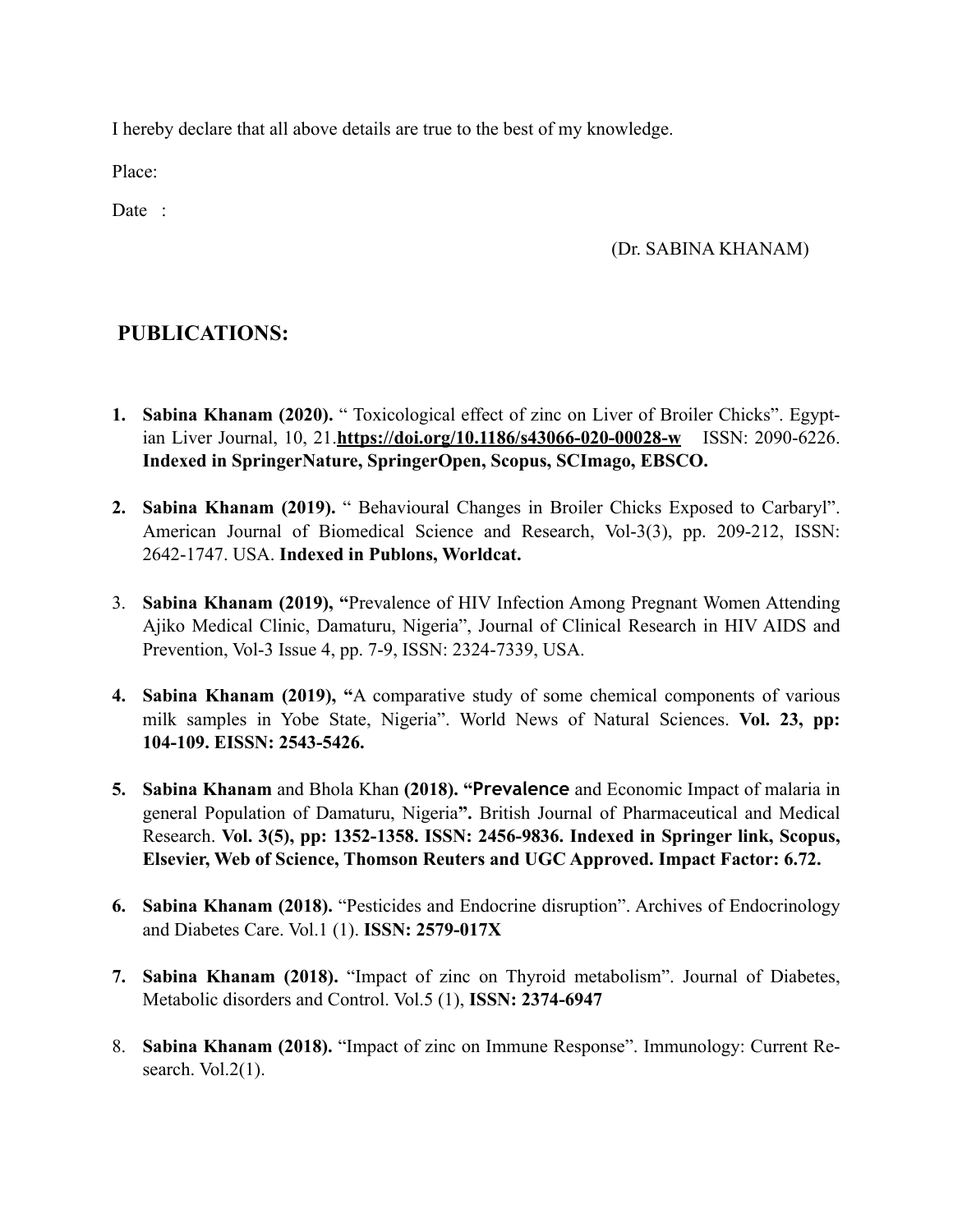- 9. **Sabina Khanam (2017).** "Impact of thyroid on liver metabolism". Endocrinology Research and metabolism. Vol. 1 No. 2:6. pp: 1-2.
- **10. Sabina Khanam (2017).** "Effect of carbaryl on hemoglobin and hematocrit values of broiler chicks". Malaysian Journal of Medical Research. Vol. 1(2), pp: 38-40. **ISSN: 2550-1607.**
- **11.** Anjali Srivastava, Eshita Pandey and **Sabina Khanam (2017)**. "Effect of Thyroxine and Testosterone on body weight and gonad of gonadectomized and chemically thyroidectomized male Rain Quail (*Coturnix coromandelica)".* CARD International Journal of Medical Science and Applied Bioscience. Vol. 2 (3). pp: 50-59. **ISSN: 2536-7331.**
- **12. Sabina Khanam (2017).** "Prevalence and Epidemiology of malaria in Nigeria: A Review". International Journal of Research in Pharmacy and Bioscience,Vol. 4 (8). pp: 10-12, **ISSN: 2394-5885.**
- 13. **Sabina Khanam (2017).** "Role of Antioxidants on immune system: A review". Proceedings of National seminar organized by Northwest University, kano, Nigeria.
- **14. Sabina Khanam** and Bhola Khan **(2017). "**Impact of Oil Spill on Environment, Human Health and Economy in Nigeria". CARD International Journal of Environmental Studies and Safety Research. Vol. 2 (1). pp 59-67. **ISSN: 2536-7277.**
- **15. Sabina Khanam (2017).** "Impact of Stress on Physiology of Endocrine System and on Immune System: A review.". International Journal of Diabetes and Endocrinology. Vol. 2 (3), pp: 40-42. **ISSN: p-2640-1363, 2640-1371 (online).**
- **16. Sabina Khanam (2016).** "Body weight changes in broiler chicks fed different levels of zinc". Indian Journal of Science. Vol.23 (86), pp:791-797.**ISSN: 2319-7730.**
- **17. Sabina Khanam,** Eshita Pandey, Anjali Srivastava, **(2016),** "Environment Contaminants and Human Fertility". Biochemical and Cellular Archives. Vol.16-supplement 1, pp.231-233, **ISSN:0972-5075.**
- **18. Sabina Khanam,** Eshita Pandey, Anjali Srivastava, **(2015), "Cancer Preventive Role of Ellagic Acid- A Review",** Creative Journal of Pharmaceutical Research, Vol. 1(4), pp. 151-155, **ISSN: 2395-4779.**
- **19. Sabina Khanam,** R.K. Singh and Eshita Pandey **(2015)**. Impact of carbaryl on lungs of broiler chicks. World journal of pharma and pharmaceutical sciences. Vol.4 (6): 446-450. **I.F.-5.2 ISSN 2278-4357. Indexed in SIS. Impact Factor: 7.4.**
- **20.** Eshita Pandey, **Sabina Khanam** and Anjali Srivastava **(2015).** Impact on Behaviour and Serum Proteins of *Coturnix coromandelica* Induced due to Acute Photoperiodic Stress. In-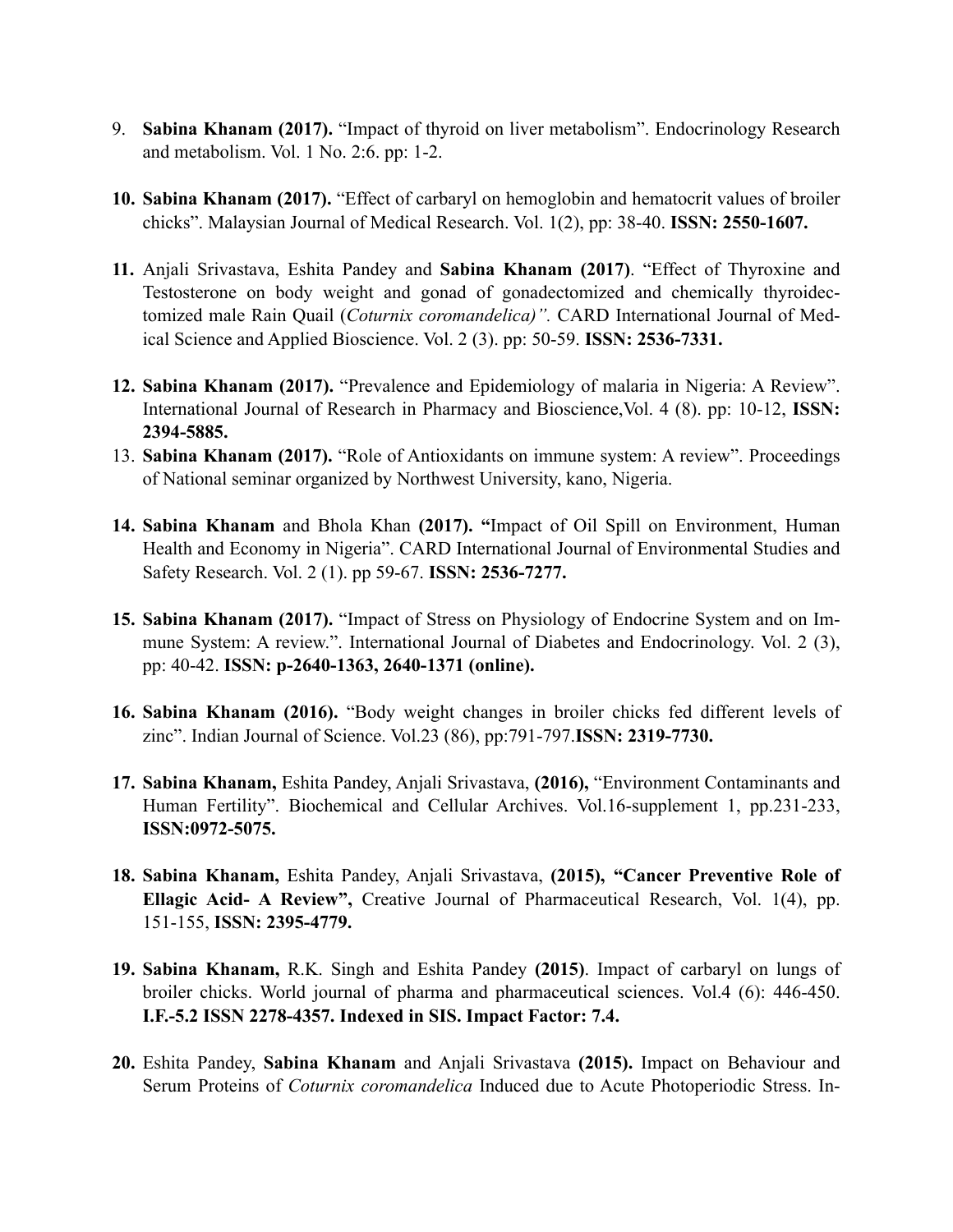ternational Journal of Pure and Applied Bioscience. Vol.3(3):241-248. **ISSN 2320-7051. UGC Approved. Impact Factor: 6.5, ISI Impact Factor: 1.68, UGC Approved.** 

- **21. Sabina Khanam (2014)**. Heavy Metal Contamination and Health Hazards: A Review. Trends in Biotechnology and Biological Sciences. Vol. 1(1):5-8. **ISSN 2394-5508.**
- **22.** Anjali Srivastava, Eshita Pandey and **Sabina Khanam (2014)**. Behavioral Effects of Mono Sodium Glutamate on Albino rats. International Journal of Biopharmaceutics.Vol.5(1): 47-49 **I.F.-0.8. e-ISSN 0976-1047 Print ISSN 2229-7499.**
- **23.** Eshita Pandey, **Sabina Khanam** and Anjali Srivastava **(2014).** Influence of Temperature on the Behaviour and Serum Proteins in Quail (*Coturnix coturnix*). International Journal of Pharma Research and Health Sciences. VOL.2(2):138-144. **ISSN 2348-6465. Indexed in SIS. Impact Factor: 0.039.**
- **24. Sabina Khanam,** Eshita Pandey, Amita Dixit and Anjali Srivastava (2013). Histopathological changes in the liver of broiler chicks fed different levels of carbaryl. Journal of medical sciences, Vol. 13(8): 847-850. [DOI:10.3923/jms.2 013 ISSN 1682-4474. http://scialert.net/](http://scialert.net/current.php?issn=1682-4474) current.php?issn=1682-4474. **Indexed in Scopus and Scimago. Impact Factor: 0.13.**
- **25.** Eshita Pandey, Anjali Srivastava and **Sabina Khanam (2012)**. Impact of Stress on Behaviour and Serum Proteins in Quail (*Coturnix coturnix*). Journal of Pharmaceutical and Biomedical Sciences. Vol.25 (25): 237-242. **ISSN 2230-7885. Indexed in Elsevier, Scopus and Hinari.**
- **26. Sabina Khanam,** V.L.Saxena and Amita Dixit **(2012)**. **Impact of supplemental zinc on pathology of heart in broiler chicks.** Advances in Applied Science Research. Vol.3 (3): 1423-1425.I.F.-2.9 ISSN 0976-8610. **Indexed in Publons. Impact Factor: 3.52.**
- **27. Sabina Khanam, A**mita Dixit, Eshita Pandey and Anjali Srivastava **(2012). Effect of carbaryl on organ weight of broiler chicks.** Advance research in Pharmaceuticals and Biologicals. Volume-2(1), 73-78. I.F.-0.5 ISSN 2250-0774. **UGC Approved. Indexed in Thomson Reuters. Impact Factor: 0.875.**
- **28.** Eshita Pandey, Anjali Srivastava, Amita Srivastava and **Sabina Khanam (2012)**. Influence of hypoxia on the behavior and serum proteins in Grey Quail (*Coturnix coturnix*). Advances in Life Sciences. Volume-1(1), 75-78. **Print- ISSN 2278-3849 Online ISSN 2278-4705.**
- **29.** Anjali Srivastava, Eshita Pandey, Amita Srivastava and **Sabina Khanam (2012)**. Effect of Photoperiod and Pineal Extract on Body Weight and Gonads of Grey Quail, *Coturnix coturnix.* Advances in Life Sciences. Volume-1(1), 81-84. **Print- ISSN 2278-3849 Online ISSN 2278-4705.**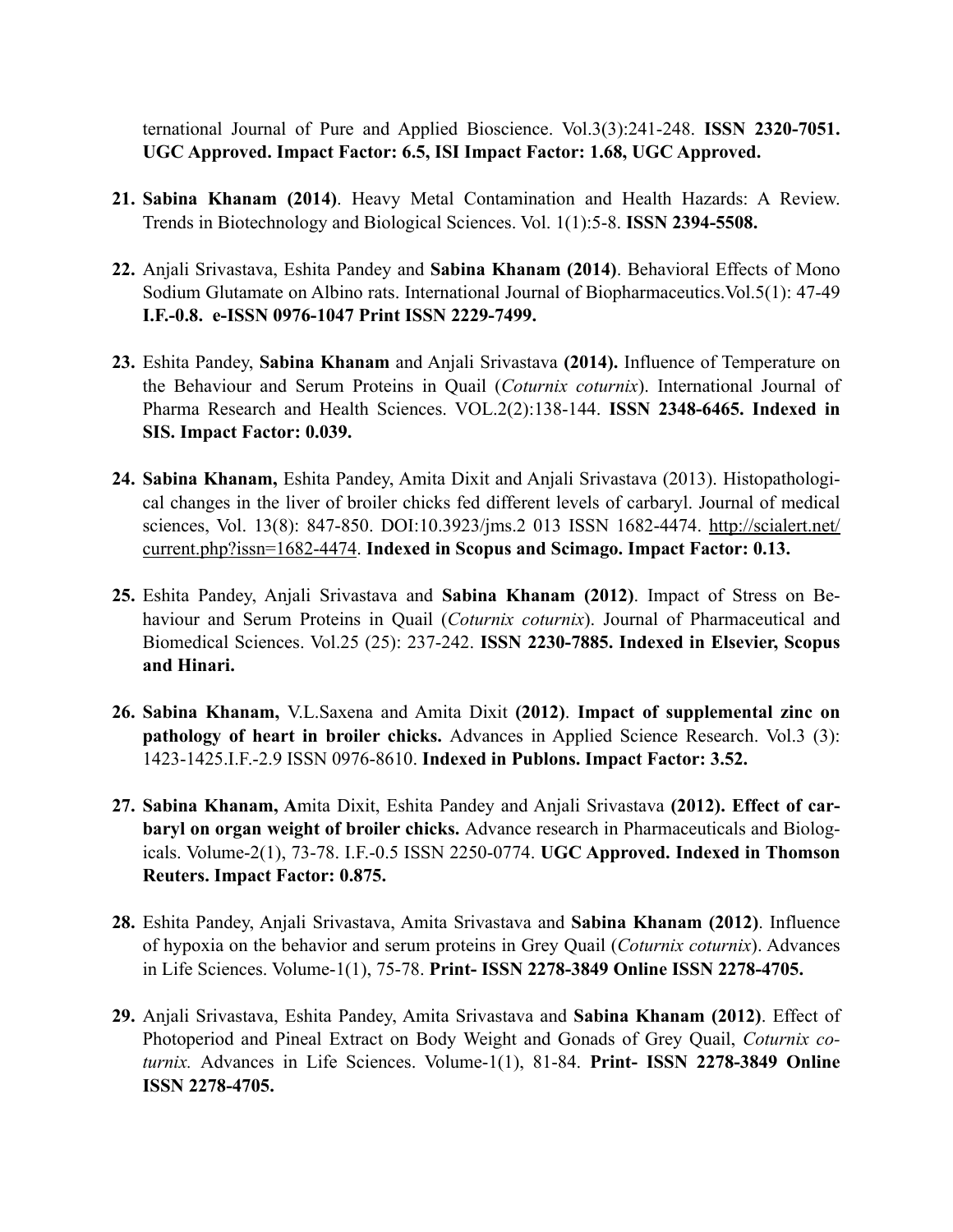- 30. Anjali Srivastava, Eshita Pandey,Amita Srivastava and **Sabina Khanam (2012).** Effect of Photoperiod and Pineal Extract on Organ Weights of Male and Female Grey Quail, *Coturnix coturnix.* Proceedings of Department of Higher Education U.P. sponsored Nat. Seminar in Zoology Deptt.Pt. Deendayal Upadhyay Govt. P.G. college, Lucknow.
- 31. **Sabina Khanam, E**shita Pandey, Amita Srivastava and Amita Dixit **(2012)**. Medicinal Plants And Their Application For Human Welfare. Proceedings of Department of Higher Education U.P. sponsored Nat. Seminar in Zoology Dept. Pt. Deendayal Upadhyay Govt. P.G. college, Lucknow.
- **32. Sabina Khanam (2011)**. Toxicological Effects of Carbaryl on Hematological profiles in Broiler Chicks. **I**nternational Journal of Pharma & Biosci. V2 (1) , pp. 343-347. IF-2.95 ISSN 0975-6299. **Indexed in Elsevier , SCOPUS and ISI. Impact Factor: 7.291.**
- **33. Sabina Khanam** & V.L. Saxena **(2011)**. Effect of Carbaryl Supplemented Feed on Biochemistry in Broiler Chicks. Asian Jour. Of Experimental Sciences, Volume 25, No.1. January 2011.**ISSN 0971-5444.**
- 34. **Sabina Khanam,** V.L. Saxena, Amita Dixit and A.K. Saxena **(2010).** Effect of Zinc supplemented feed on behaviour of Broiler Chicks. Trends in Life Sciences 25(1), 19-22.
- 35. Amita Dixit, A. K. Saxena, V. L. Saxena and **Sabina Khanam (2010).** Effects on Hematological parameters of Albino rats after fourteen days exposure to Calcium Nitrate fertilizer. Trends in Life Sciences. 25(1), 23-27.
- **36. Sabina Khanam** & V.L. Saxena **(2010)**. Behavioral Effects of Carbaryl on broiler Chicks. Proceedings of UGC sponsored Nat. Sem. in Zoology Dept. D.G. College, Kanpur.

### **Editorial Published:**

Sabina Khanam (2019). "Effect of Pesticide Exposure on Diabetes". EC Diabetes and Metabolic Research. 3(5),

## **Book Publications:**

1.Sabina Khanam, (2017). "Toxicological Effect on Behaviour and Body weight of Broiler chicks exposed to Carbaryl and Zinc". **ISBN: 978-36-685607-4-1,** Published by Grin Publication, Germany.

## **Articles Published in Books:**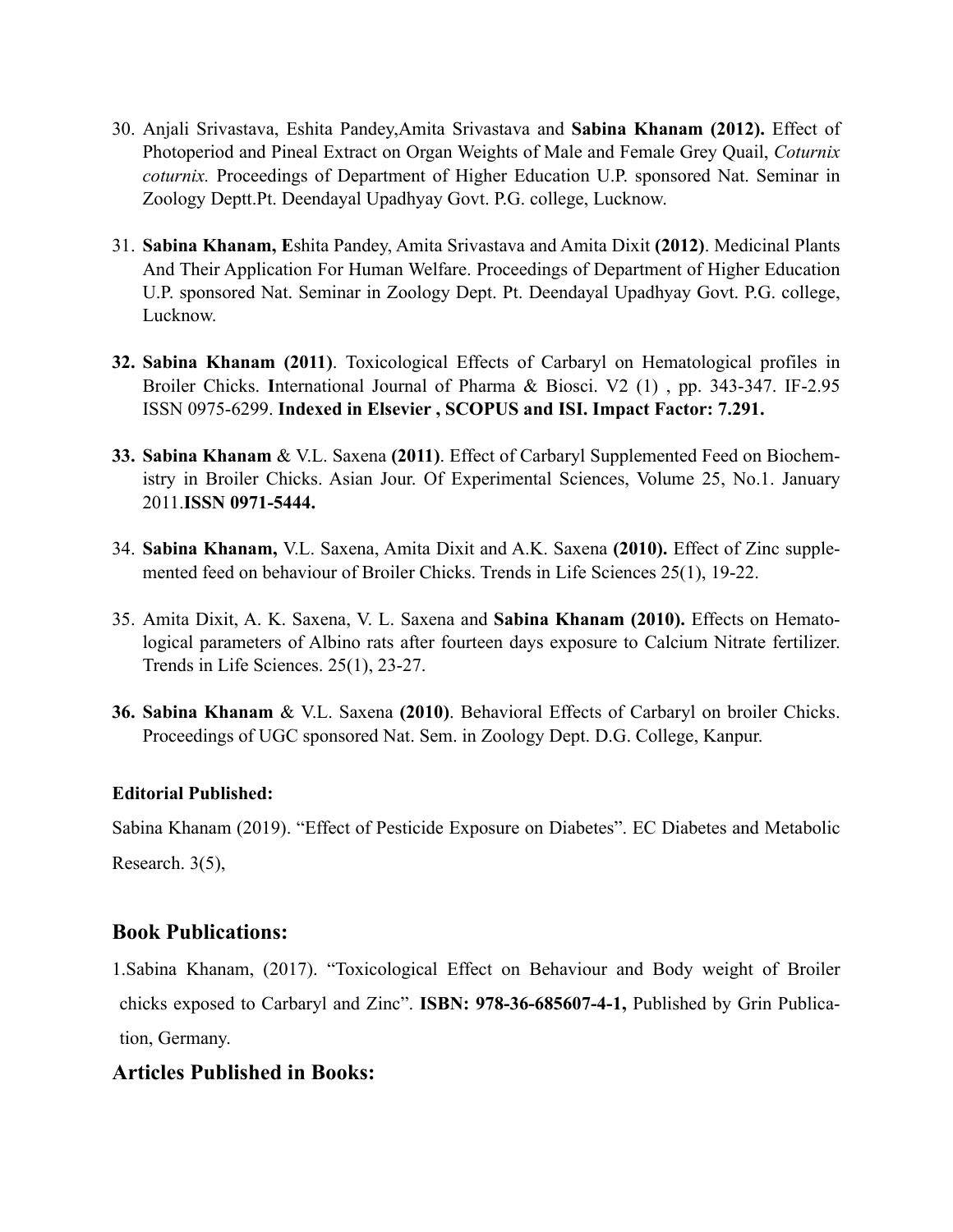1.**Sabina Khanam**, V.L. Saxena and Amita Dixit **(2013)**. Effect of Carbaryl on Body weight of Broiler Chicks. Biodiversity and Environmental Biology: 33-39, ISBN: 978-93-82302-45-2.

2.Eshita Pandey, Anjali Srivastava, Amita Srivastava, Rachana Singh, Seema Pandey and **Sabina Khanam(2013)**.Man is being Suicidal by Attenuation of the Biological World. Biodiversity and Environmental Biology: 55-62, ISBN: 978-93-82302-45-2.

#### **Abstract Published in Proceedings:**

1. **Sabina Khanam** (2018). Alternatives to Animal Experimentation in Toxicology: Challenges and Issues. Proceedings of National Conference on Alternatives to animal experimentation (NCAAE-2018) Organised by Jamia Hamdard, New Delhi.

2.**Sabina Khanam**, V.L.Saxena, Eshita Pandey and Amita Dixit. (2012). Effect of Carbaryl on Total Leucocyte Count in Broiler Chicks. Proceedings of Nat. Seminar in Zoology Deptt.Pt. Deendayal Upadhyay Govt. P.G. college, Lucknow

3.**Sabina Khanam**, V.L.Saxena, and Amita Dixit. (2011). Effect of Carbaryl on Body weight of Broiler Chicks in 22nd All India Congress of Zoology and National Seminar Organised by Department Of Zoology, Lucknow University and Zoological Society of India, Bodh Gaya.

4.Anjali Srivastava, Eshita Pandey, Amita Srivastava and **Sabina Khanam** (2011) Effect of Photoperiod and Pineal extract on body weight and gonads of Grey Quail (*Coturnix coturnix*). Proceedings of National Symposium organized by Indian Institute of Pulses Research (IIPR), Kanpur.

5.Eshita Pandey, Anjali Srivastava, Amita Srivastava and **Sabina Khanam**. (2011), Influence of Hypoxia on the behavior and serum proteins in Grey Quail (*Coturnix coturnix*).

**6.**Eshita Pandey, Anjali Srivastava, Amita Srivastava, Rachana Singh, Seema Pandey and **Sabina Khanam**. (2011), Man is being suicidal by attenuation of the biological world. Pro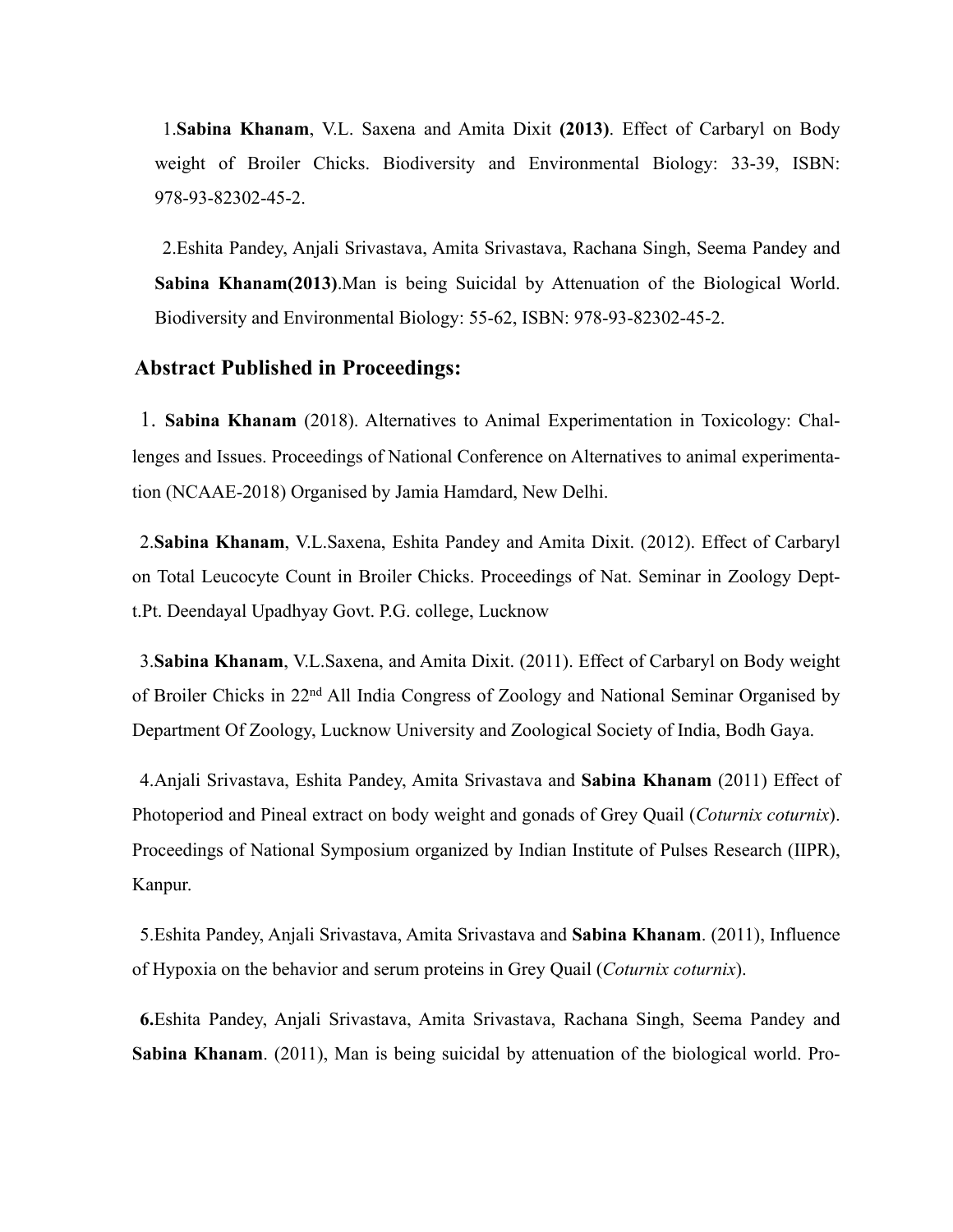ceedings of 22nd All India Congress of Zoology and National Seminar Organised by Department Of Zoology, Lucknow University and Zoological Society of India, Bodh Gaya.

7.**Sabina Khanam**, Amita Srivastava and Eshita Pandey (2011) Status of Medicinal Plants in a present Scenario. Proceedings of UGC Sponsored National Seminar organized by Deptt. Of Botany, D.B.S. College, Kanpur.

8.**Sabina Khanam** and V.L.Saxena. (2011), Water Pollution and Health Hazards. Proceedings of UGC sponsored Nat. Sem. in Zoology Deptt.B.N.D.College, Kanpur.

9.**Sabina Khanam** and K. Mittal. (2011), Health hazards of heavy metal contamination. Proceedings of UGC sponsored Nat. Sem. in Zoology Deptt.B.N.D.College, Kanpur.

10.Amita Srivastava, K. Mittal and **S. Khanam**. (2011), Heavy metal contamination in soil and water .Proceedings of UGC sponsored Nat. Sem. in Zoology Deptt.B.N.D.College, Kanpur.

11.**Sabina Khanam** and V.L.Saxena (2010) Behavioral effects of carbaryl on broiler chicks. Proceedings of UGC sponsored National seminar organized by deptt. Of Zoology, D.G. College, Kanpur.

**12.Sabina Khanam** and Amita Dixit. (2010) Effect of Carbaryl supplemented feed on biochemistry of Broiler chicks. Proceedings of National Conference organized by Indian Science Congress Association Bangalore Chapter.

13.**Sabina Khanam** and Amita Dixit. (2008) Effect of Zinc supplemented food on body weight of Broiler chicks. Proceedings of 22nd National symposium organized by Deptt. Of Zoology P.A.U., Ludhiana.

14.Amita Dixit, **Sabina Khanam** and Nazia Ashraf. (2008) Impact of commonly used Fertilizer Diammonium Phosphate on Liver in Albino rat. Proceedings of 22nd National symposium organized by Deptt. Of Zoology P.A.U., Ludhiana.

#### **COURSE TAUGHT:**